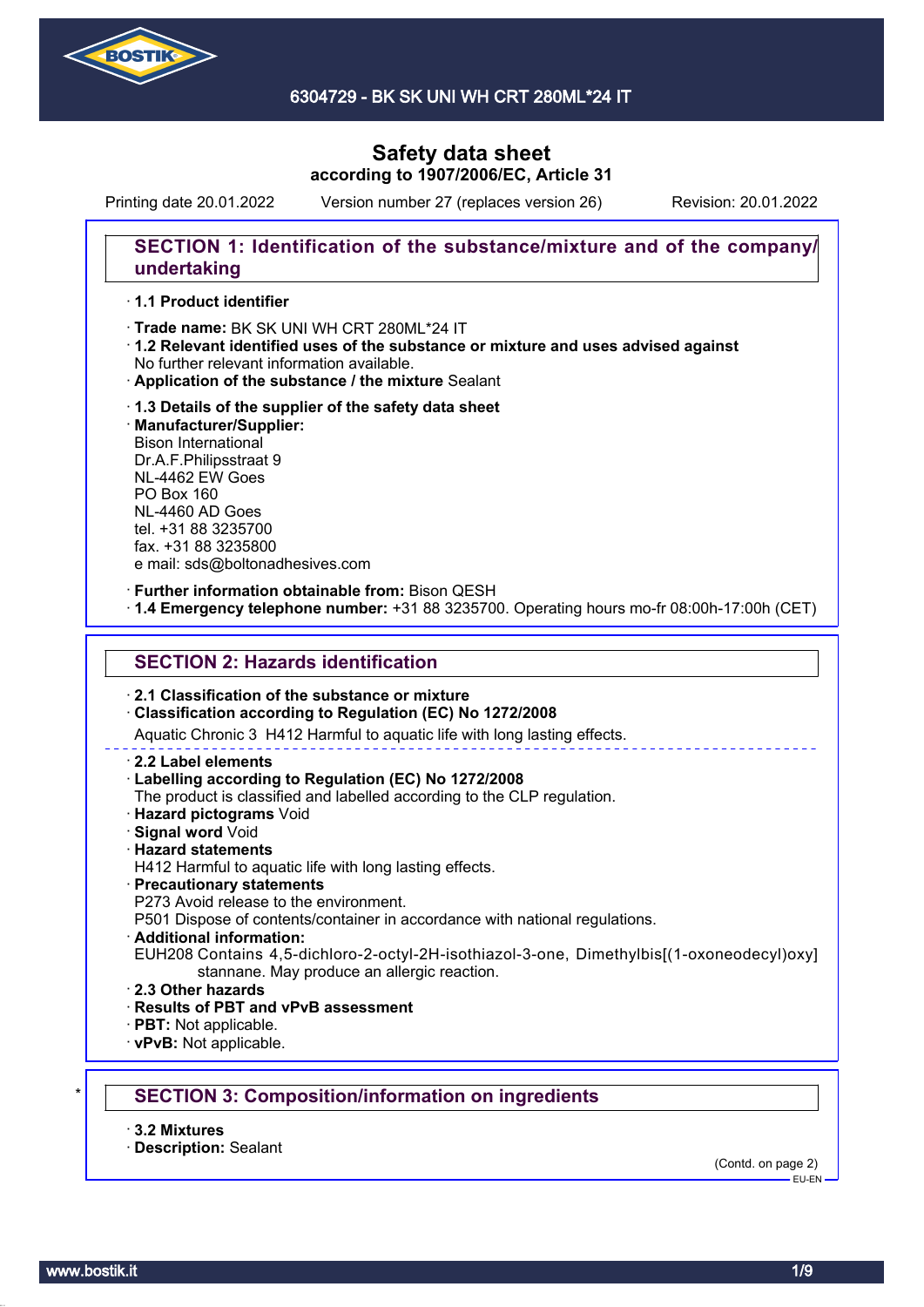

Printing date 20.01.2022 Version number 27 (replaces version 26) Revision: 20.01.2022

Trade name: BK SK UNI WH CRT 280ML\*24 IT

|                                                                                                 |                                                                                                                                                                                                                                                                                                                             | (Contd. of page 1) |
|-------------------------------------------------------------------------------------------------|-----------------------------------------------------------------------------------------------------------------------------------------------------------------------------------------------------------------------------------------------------------------------------------------------------------------------------|--------------------|
| Dangerous components:                                                                           |                                                                                                                                                                                                                                                                                                                             |                    |
| EC number: 932-078-5<br>Reg.nr.: 01-2119552497-29                                               | Hydrocarbons, C13-C23, n-alkanes, isoalkanes,<br>cyclics, < 0.03% aromatics<br><b>Asp. Tox. 1, H304</b>                                                                                                                                                                                                                     | 25-50%             |
| CAS: 13463-67-7<br>EINECS: 236-675-5<br>Index number: 022-006-00-2<br>Reg.nr.: 01-2119489379-17 | titanium dioxide<br>Carc. 2, H351, EUH212                                                                                                                                                                                                                                                                                   | $≥0.1 - 1%$        |
| CAS: 556-67-2<br>EINECS: 209-136-7<br>Index number: 014-018-00-1<br>Reg.nr.: 01-2119529238-36   | octamethylcyclotetrasiloxane<br><b>Elam.</b> Liq. 3, H226; <b>Bridge Repr. 2, H361f</b> ;<br>Aquatic Chronic 1, $H\overline{4}10$ (M=10)<br>PBT: vPvB                                                                                                                                                                       | ≥0.025-<0.25%      |
| CAS: 64359-81-5<br>EINECS: 264-843-8<br>Index number: 613-335-00-8<br>Reg.nr.: 01-2119822700-58 | 4,5-dichloro-2-octyl-2H-isothiazol-3-one<br>Skin Corr. 1B, H314; Aquatic Acute 1, H400;<br>Acute Tox. 4, H302; Skin Sens. 1, H317; STOT<br>SE 3, H335<br>Specific concentration limits:<br>Skin Sens. 1; H317: C ≥ 0.03 %<br>Skin Sens. 1A; H317: 0.03 % $\leq C$ < 0.03 %<br>Skin Sens. 1B; H317: 0.03 % $\leq C$ < 0.03 % | $< 0.03\%$         |
| CAS: 68928-76-7<br>EINECS: 273-028-6<br>Reg.nr.: 01-2120770324-57                               | Dimethylbis[(1-oxoneodecyl)oxy]stannane<br>Decute Tox. 4, H302; Skin Irrit. 2, H315; Skin<br>Sens. 1A, H317; Aquatic Chronic 3, H412                                                                                                                                                                                        | $< 0.1\%$          |

· **Additional information:** For the wording of the listed hazard phrases refer to section 16.

## **SECTION 4: First aid measures**

· **4.1 Description of first aid measures**

- · **General information:** No special measures required.
- · **After inhalation:**

Supply fresh air; consult doctor in case of complaints. No special measures required.

- · **After skin contact:** Generally the product does not irritate the skin.
- · **After eye contact:** Rinse opened eye for several minutes under running water.
- After swallowing: If symptoms persist consult doctor.
- · **4.2 Most important symptoms and effects, both acute and delayed** No further relevant information available.
- · **4.3 Indication of any immediate medical attention and special treatment needed** No further relevant information available.

# **SECTION 5: Firefighting measures**

- · **5.1 Extinguishing media**
- · **Suitable extinguishing agents:** Use fire extinguishing methods suitable to surrounding conditions.
- · **5.2 Special hazards arising from the substance or mixture**
- No further relevant information available.

(Contd. on page 3) EU-EN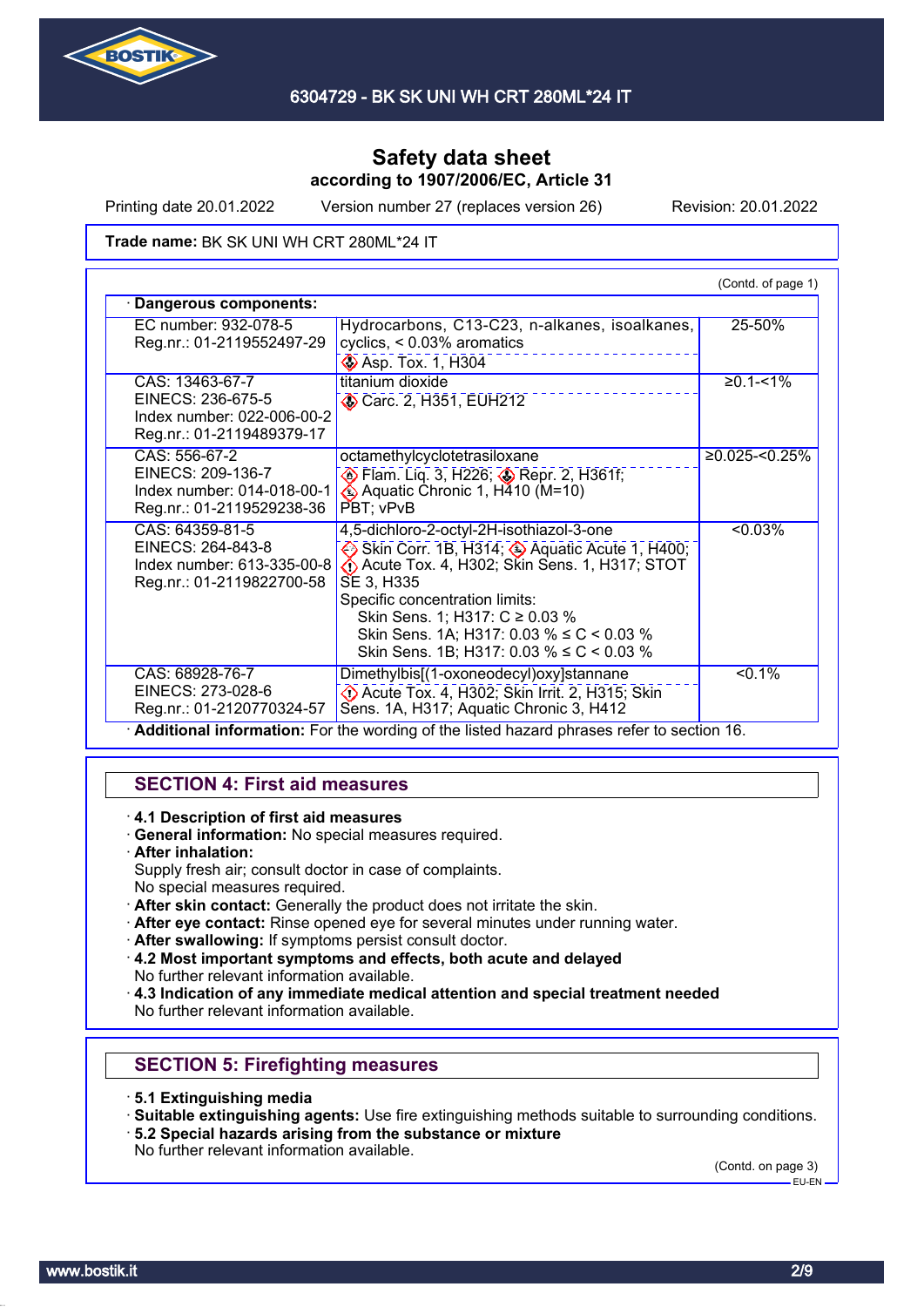

Printing date 20.01.2022 Version number 27 (replaces version 26) Revision: 20.01.2022

(Contd. of page 2)

#### Trade name: BK SK UNI WH CRT 280ML\*24 IT

#### · **5.3 Advice for firefighters**

· **Protective equipment:** No special measures required.

### **SECTION 6: Accidental release measures**

- · **6.1 Personal precautions, protective equipment and emergency procedures** Not required.
- · **6.2 Environmental precautions:**

Do not allow product to reach sewage system or any water course.

Inform respective authorities in case of seepage into water course or sewage system.

- Do not allow to enter sewers/ surface or ground water.
- · **6.3 Methods and material for containment and cleaning up:**

Send for recovery or disposal in suitable receptacles.

Absorb with liquid-binding material (sand, diatomite, acid binders, universal binders, sawdust).

· **6.4 Reference to other sections**

No dangerous substances are released.

See Section 7 for information on safe handling.

See Section 8 for information on personal protection equipment.

See Section 13 for disposal information.

## **SECTION 7: Handling and storage**

· **7.1 Precautions for safe handling** No special precautions are necessary if used correctly.

- · **Information about fire and explosion protection:** No special measures required.
- · **7.2 Conditions for safe storage, including any incompatibilities**
- · **Storage:**
- · **Requirements to be met by storerooms and receptacles:** No special requirements.
- · **Information about storage in one common storage facility:** Not required.
- · **Further information about storage conditions:** None.
- · **Storage class:** 12
- · **7.3 Specific end use(s)** No further relevant information available.

## **SECTION 8: Exposure controls/personal protection**

- · **8.1 Control parameters**
- · **Ingredients with limit values that require monitoring at the workplace:**

The product does not contain any relevant quantities of materials with critical values that have to be monitored at the workplace.

- · **Additional information:** The lists valid during the making were used as basis.
- · **8.2 Exposure controls**
- · **Appropriate engineering controls** No further data; see item 7.
- · **Individual protection measures, such as personal protective equipment**
- · **General protective and hygienic measures:**

The usual precautionary measures are to be adhered to when handling chemicals. Wash hands before breaks and at the end of work.

· **Respiratory protection:** Not required.

(Contd. on page 4) EU-EN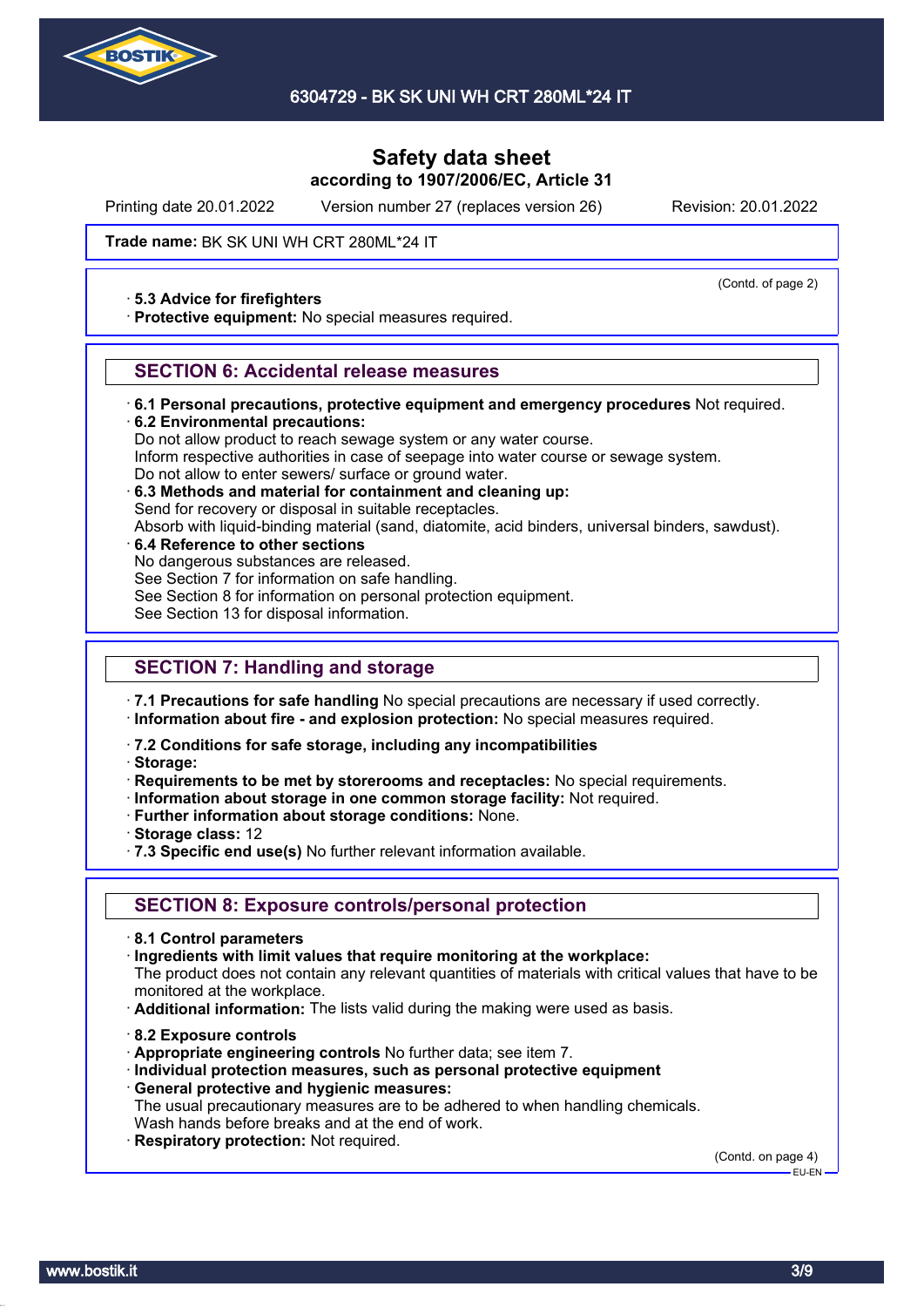

Printing date 20.01.2022 Version number 27 (replaces version 26) Revision: 20.01.2022

(Contd. of page 3)

#### Trade name: BK SK UNI WH CRT 280ML\*24 IT

### · **Hand protection**

The glove material has to be impermeable and resistant to the product/ the substance/ the preparation.

Selection of the glove material on consideration of the penetration times, rates of diffusion and the degradation

· **Material of gloves** Recommended thickness of the material: > 0,12 mm Nitrile rubber, NBR

· **Penetration time of glove material** For the mixture of chemicals mentioned below the penetration time has to be at least 10 minutes (Permeation according to EN 374 Part 3: Level 1).

· **Eye/face protection** Goggles recommended during refilling

## **SECTION 9: Physical and chemical properties**

| 9.1 Information on basic physical and chemical properties                       |                                                                                                                                                                          |  |
|---------------------------------------------------------------------------------|--------------------------------------------------------------------------------------------------------------------------------------------------------------------------|--|
| <b>General Information</b>                                                      | Fluid                                                                                                                                                                    |  |
| · Physical state<br>· Colour:                                                   | According to product specification                                                                                                                                       |  |
| · Odour:                                                                        | Characteristic                                                                                                                                                           |  |
| · Odour threshold:                                                              | Not determined.                                                                                                                                                          |  |
|                                                                                 | Undetermined.                                                                                                                                                            |  |
| · Melting point/freezing point:<br>· Boiling point or initial boiling point and |                                                                                                                                                                          |  |
| boiling range                                                                   | 2230 °C                                                                                                                                                                  |  |
| · Flammability                                                                  |                                                                                                                                                                          |  |
| <b>Lower and upper explosion limit</b>                                          | Not applicable.                                                                                                                                                          |  |
| · Lower:                                                                        | Not determined.                                                                                                                                                          |  |
|                                                                                 | Not determined.                                                                                                                                                          |  |
| · Upper:<br>· Flash point:                                                      | Not applicable.                                                                                                                                                          |  |
|                                                                                 |                                                                                                                                                                          |  |
| · Auto-ignition temperature:                                                    | Product is not selfigniting.<br>Not determined.                                                                                                                          |  |
| · Decomposition temperature:                                                    |                                                                                                                                                                          |  |
| · pH                                                                            | Not determined.                                                                                                                                                          |  |
| · Viscosity:                                                                    | Not determined.                                                                                                                                                          |  |
| <b>Kinematic viscosity</b>                                                      | Not determined.                                                                                                                                                          |  |
| · Dynamic:<br>· Solubility                                                      |                                                                                                                                                                          |  |
|                                                                                 | Not miscible or difficult to mix.                                                                                                                                        |  |
| water:                                                                          |                                                                                                                                                                          |  |
| · Partition coefficient n-octanol/water (log                                    | Not determined.                                                                                                                                                          |  |
| value)                                                                          | Not determined.                                                                                                                                                          |  |
| · Vapour pressure:                                                              |                                                                                                                                                                          |  |
| · Density and/or relative density                                               |                                                                                                                                                                          |  |
| · Density at 20 °C:<br>· Relative density                                       | $0.97$ g/cm <sup>3</sup><br>Not determined.                                                                                                                              |  |
|                                                                                 | Not determined.                                                                                                                                                          |  |
| · Vapour density                                                                |                                                                                                                                                                          |  |
| 9.2 Other information                                                           | All relevant physical data were determined for the<br>mixture. All non-determined data are not<br>measurable or not relevant for the<br>characterization of the mixture. |  |
|                                                                                 | (Contd. on page 5)                                                                                                                                                       |  |
|                                                                                 | - EU-EN ·                                                                                                                                                                |  |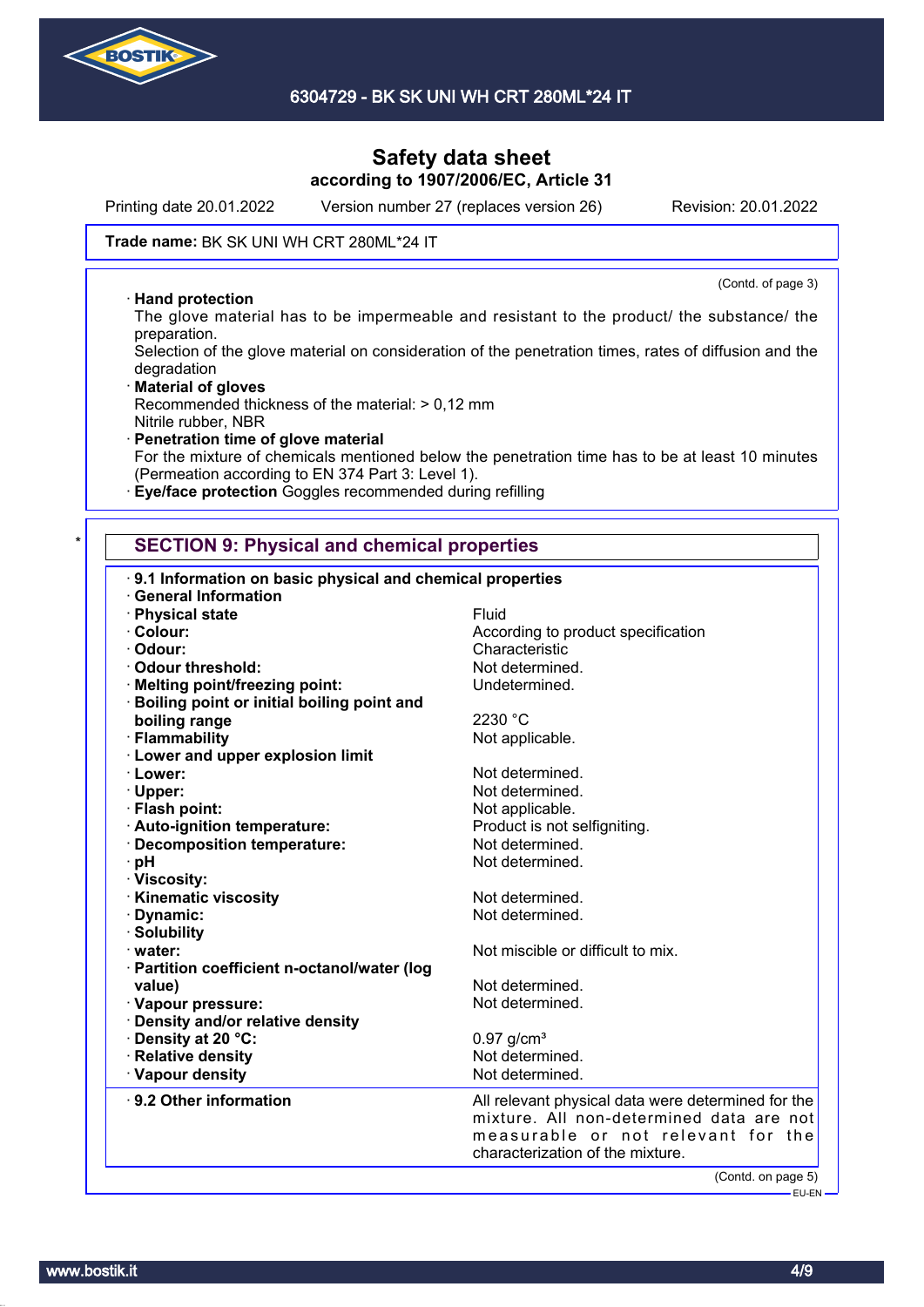

Printing date 20.01.2022 Version number 27 (replaces version 26) Revision: 20.01.2022

#### Trade name: BK SK UNI WH CRT 280ML\*24 IT

|                                                                                  | (Contd. of page 4)                            |
|----------------------------------------------------------------------------------|-----------------------------------------------|
| · Appearance:                                                                    |                                               |
| $\cdot$ Form:                                                                    | Fluid                                         |
| Important information on protection of health<br>and environment, and on safety. |                                               |
| · Ignition temperature:                                                          | $>370$ °C                                     |
| <b>Explosive properties:</b>                                                     | Product does not present an explosion hazard. |
| · Solvent content:                                                               |                                               |
| · Solids content:                                                                | 62.0 %                                        |
| <b>Change in condition</b>                                                       |                                               |
| <b>Evaporation rate</b>                                                          | Not determined.                               |
| Information with regard to physical hazard                                       |                                               |
| classes                                                                          |                                               |
| · Explosives                                                                     | Void                                          |
| · Flammable gases                                                                | Void                                          |
| · Aerosols                                                                       | Void                                          |
| · Oxidising gases                                                                | Void                                          |
| · Gases under pressure                                                           | Void                                          |
| · Flammable liquids                                                              | Void                                          |
| · Flammable solids                                                               | Void                                          |
| · Self-reactive substances and mixtures                                          | Void                                          |
| · Pyrophoric liquids                                                             | Void                                          |
| · Pyrophoric solids                                                              | Void                                          |
| · Self-heating substances and mixtures                                           | Void                                          |
| · Substances and mixtures, which emit                                            |                                               |
| flammable gases in contact with water                                            | Void                                          |
| · Oxidising liquids                                                              | Void                                          |
| · Oxidising solids                                                               | Void                                          |
| · Organic peroxides                                                              | Void                                          |
| Corrosive to metals                                                              | Void                                          |
| <b>Desensitised explosives</b>                                                   | Void                                          |

## **SECTION 10: Stability and reactivity**

- · **10.1 Reactivity** No further relevant information available.
- · **10.2 Chemical stability**
- · **Thermal decomposition / conditions to be avoided:**
- No decomposition if used according to specifications.
- · **10.3 Possibility of hazardous reactions** No dangerous reactions known.
- · **10.4 Conditions to avoid** No further relevant information available.
- · **10.5 Incompatible materials:** No further relevant information available.
- · **10.6 Hazardous decomposition products:** No dangerous decomposition products known.

### **SECTION 11: Toxicological information**

· **11.1 Information on hazard classes as defined in Regulation (EC) No 1272/2008**

· **Acute toxicity** Based on available data, the classification criteria are not met.

(Contd. on page 6) EU-EN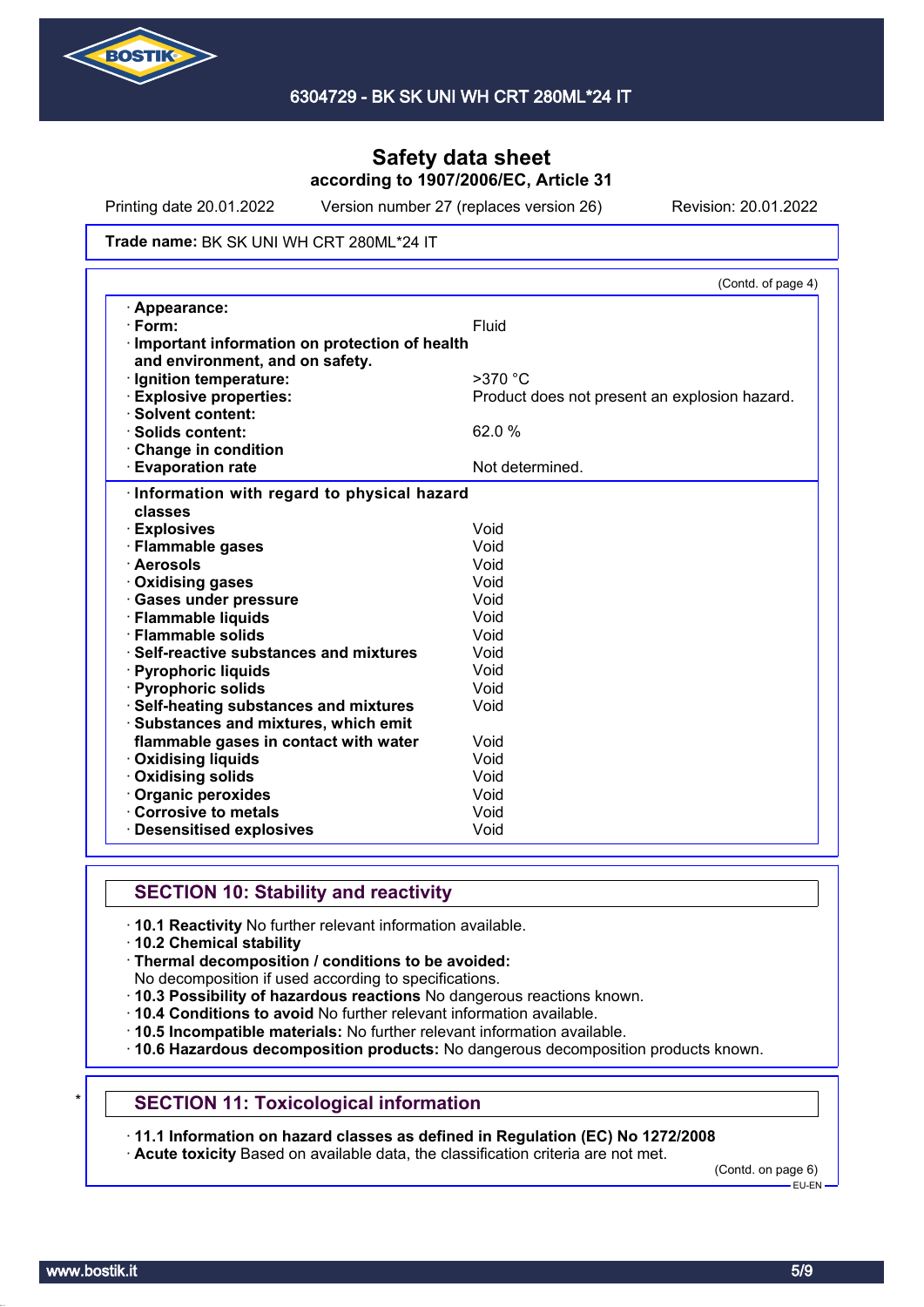

Printing date 20.01.2022 Version number 27 (replaces version 26) Revision: 20.01.2022

#### Trade name: BK SK UNI WH CRT 280ML\*24 IT

|                               | <b>LD/LC50 values relevant for classification:</b> |                                                                                                                                                                                                                                                                                                                                                                                                                                                                                                                                                                                        |              |
|-------------------------------|----------------------------------------------------|----------------------------------------------------------------------------------------------------------------------------------------------------------------------------------------------------------------------------------------------------------------------------------------------------------------------------------------------------------------------------------------------------------------------------------------------------------------------------------------------------------------------------------------------------------------------------------------|--------------|
|                               | 13463-67-7 titanium dioxide                        |                                                                                                                                                                                                                                                                                                                                                                                                                                                                                                                                                                                        |              |
| Oral                          | LD50                                               | >20000 mg/kg (rat)                                                                                                                                                                                                                                                                                                                                                                                                                                                                                                                                                                     |              |
| Dermal                        | LD50                                               | >10000 mg/kg (rabbit)                                                                                                                                                                                                                                                                                                                                                                                                                                                                                                                                                                  |              |
|                               |                                                    | Inhalative LC50/4 h $>6.82$ mg/l (rat)                                                                                                                                                                                                                                                                                                                                                                                                                                                                                                                                                 |              |
|                               |                                                    | 64359-81-5 4,5-dichloro-2-octyl-2H-isothiazol-3-one                                                                                                                                                                                                                                                                                                                                                                                                                                                                                                                                    |              |
| Oral                          | <b>LD50</b>                                        | 567 mg/kg (ATE)                                                                                                                                                                                                                                                                                                                                                                                                                                                                                                                                                                        |              |
|                               |                                                    | Inhalative LC50/4 h $0.16$ mg/l (ATE)                                                                                                                                                                                                                                                                                                                                                                                                                                                                                                                                                  |              |
|                               |                                                    | Carcinogenicity Based on available data, the classification criteria are not met.<br>Reproductive toxicity Based on available data, the classification criteria are not met.<br>STOT-single exposure Based on available data, the classification criteria are not met.<br>STOT-repeated exposure Based on available data, the classification criteria are not met.<br>· Aspiration hazard Based on available data, the classification criteria are not met.<br>· Additional toxicological information:<br>· Acute effects (acute toxicity, irritation and corrosivity) Not applicable. |              |
| Sensitisation Not applicable. |                                                    | Repeated dose toxicity Not applicable.<br>11.2 Information on other hazards                                                                                                                                                                                                                                                                                                                                                                                                                                                                                                            |              |
|                               |                                                    | <b>Endocrine disrupting properties</b>                                                                                                                                                                                                                                                                                                                                                                                                                                                                                                                                                 |              |
|                               |                                                    | 540-97-6 dodecamethylcyclohexasiloxane (D6)                                                                                                                                                                                                                                                                                                                                                                                                                                                                                                                                            | List II      |
|                               |                                                    | 556-67-2 octamethylcyclotetrasiloxane                                                                                                                                                                                                                                                                                                                                                                                                                                                                                                                                                  | List II; III |

- · **12.2 Persistence and degradability** No further relevant information available.
- · **12.3 Bioaccumulative potential** No further relevant information available.
- · **12.4 Mobility in soil** No further relevant information available.
- · **12.5 Results of PBT and vPvB assessment**
- · **PBT:** Not applicable.
- · **vPvB:** Not applicable.
- · **12.6 Endocrine disrupting properties**
- For information on endocrine disrupting properties see section 11.
- · **12.7 Other adverse effects**
- · **Remark:** Harmful to fish
- · **Additional ecological information:**
- · **General notes:**

Water hazard class 2 (German Regulation) (Self-assessment): hazardous for water Do not allow product to reach ground water, water course or sewage system. Danger to drinking water if even small quantities leak into the ground.

(Contd. on page 7) –<br>EU-EN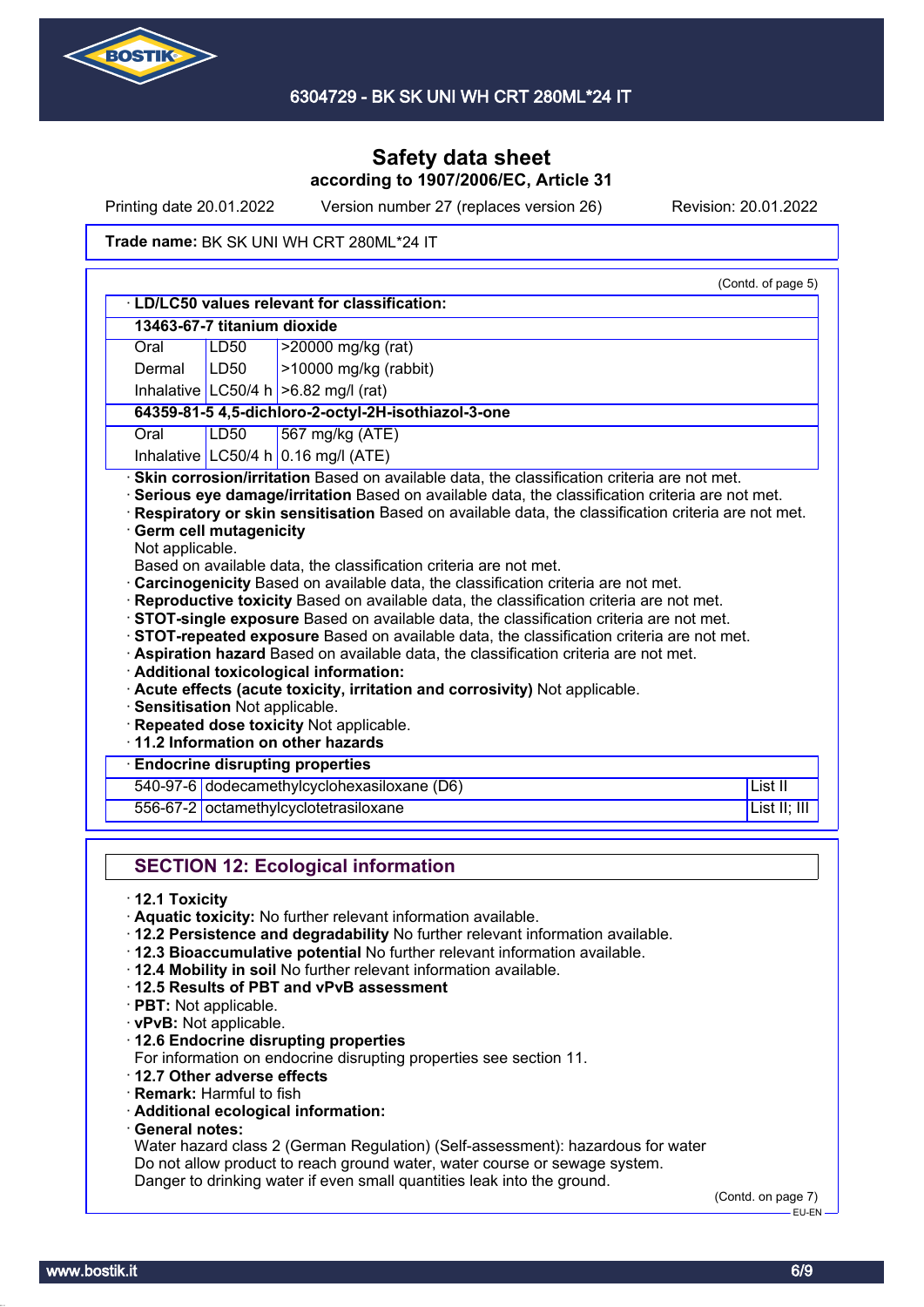

Printing date 20.01.2022 Version number 27 (replaces version 26) Revision: 20.01.2022

#### Trade name: BK SK UNI WH CRT 280ML\*24 IT

Harmful to aquatic organisms

(Contd. of page 6)

### **SECTION 13: Disposal considerations**

### · **13.1 Waste treatment methods**

#### · **Recommendation**

Must not be disposed together with household garbage. Do not allow product to reach sewage system.

Disposal must be made according to official regulations.

### · **Uncleaned packaging:**

### · **Recommendation:**

Packagings that may not be cleansed are to be disposed of in the same manner as the product.

| <b>SECTION 14: Transport information</b>                                                  |                                                                                                                                                                     |
|-------------------------------------------------------------------------------------------|---------------------------------------------------------------------------------------------------------------------------------------------------------------------|
| 14.1 UN number or ID number<br>· ADR/ADN, IMDG, IATA                                      | not regulated                                                                                                                                                       |
| $\cdot$ ADN                                                                               | not regulated                                                                                                                                                       |
| 14.2 UN proper shipping name<br>· ADR/ADN, ADN, IMDG, IATA                                | not regulated                                                                                                                                                       |
| 14.3 Transport hazard class(es)                                                           |                                                                                                                                                                     |
| · ADR/ADN, ADN, IMDG, IATA<br>· Class                                                     | not regulated                                                                                                                                                       |
| 14.4 Packing group<br>· ADR/ADN, IMDG, IATA                                               | not regulated                                                                                                                                                       |
| 14.5 Environmental hazards:<br>· Marine pollutant:                                        | No                                                                                                                                                                  |
| 14.6 Special precautions for user                                                         | Not applicable.                                                                                                                                                     |
| 14.7 Maritime transport in bulk according to<br><b>IMO instruments</b><br>Not applicable. |                                                                                                                                                                     |
| · Transport/Additional information:                                                       | Not dangerous according to the above<br>specifications.                                                                                                             |
| $\cdot$ IMDG<br>· Remarks:                                                                | Under certain conditions substances in Class 3<br>(flammable liquids) can be classified in<br>packinggroup III.<br>See IMDG, Part 2, Chapter 2.3, Paragraph 2.3.2.2 |
| · UN "Model Regulation":                                                                  | not regulated                                                                                                                                                       |
|                                                                                           | EU-EN                                                                                                                                                               |

(Contd. on page 8)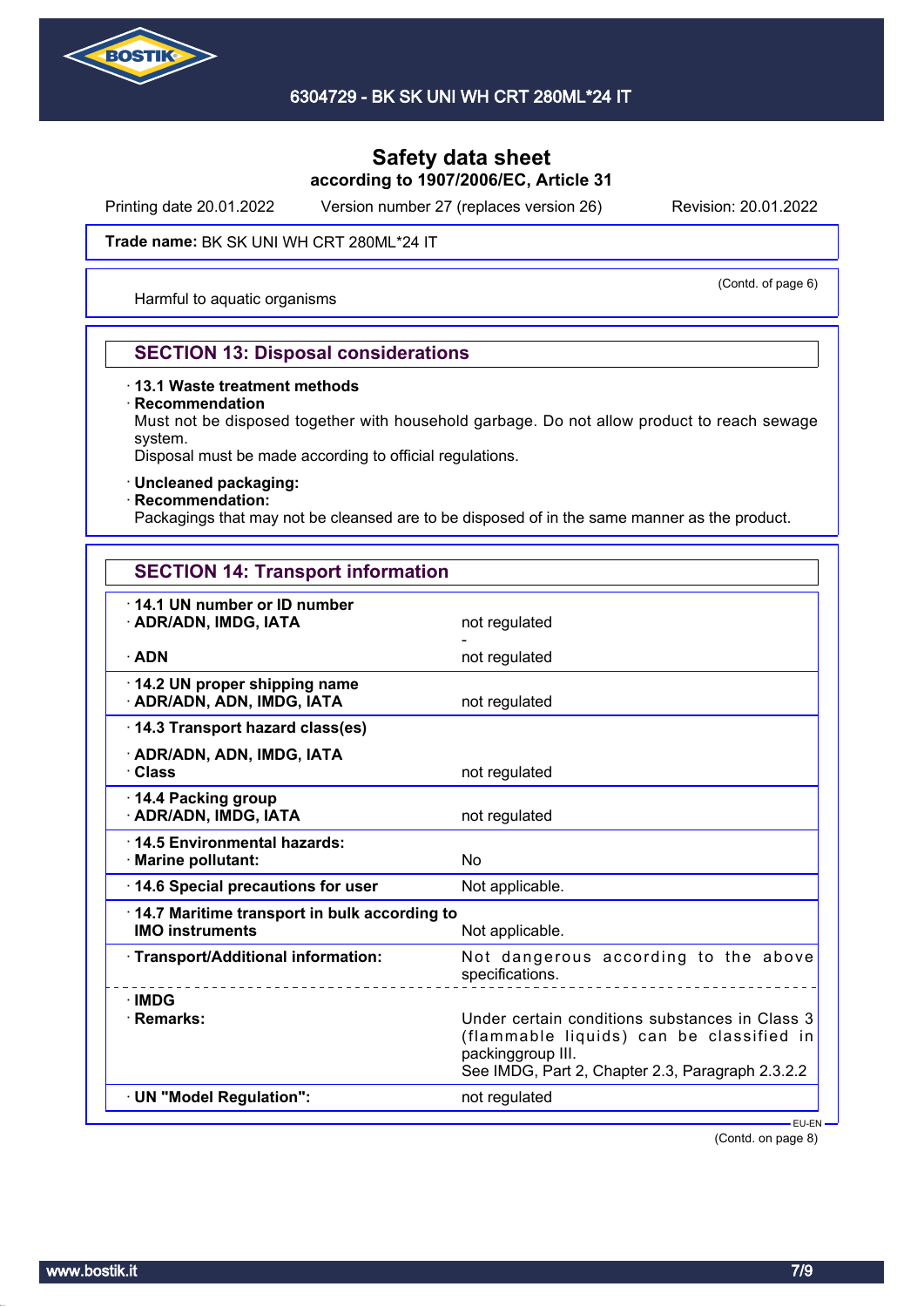

Printing date 20.01.2022 Version number 27 (replaces version 26) Revision: 20.01.2022

### Trade name: BK SK UNI WH CRT 280ML\*24 IT

(Contd. of page 7)

### **SECTION 15: Regulatory information**

- · **15.1 Safety, health and environmental regulations/legislation specific for the substance or mixture**
- · **Directive 2012/18/EU**
- · **Named dangerous substances ANNEX I** None of the ingredients is listed.
- **REGULATION (EC) No 1907/2006 ANNEX XVII** Conditions of restriction: 3, 70
- · **DIRECTIVE 2011/65/EU on the restriction of the use of certain hazardous substances in electrical and electronic equipment – Annex II**
- None of the ingredients is listed.

· **REGULATION (EU) 2019/1148**

· **Annex I - RESTRICTED EXPLOSIVES PRECURSORS (Upper limit value for the purpose of licensing under Article 5(3))**

None of the ingredients is listed.

· **Annex II - REPORTABLE EXPLOSIVES PRECURSORS**

None of the ingredients is listed.

· **Regulation (EC) No 273/2004 on drug precursors**

None of the ingredients is listed.

· **Regulation (EC) No 111/2005 laying down rules for the monitoring of trade between the Community and third countries in drug precursors**

None of the ingredients is listed.

· **15.2 Chemical safety assessment:** A Chemical Safety Assessment has not been carried out.

## **SECTION 16: Other information**

This information is based on our present knowledge. However, this shall not constitute a guarantee for any specific product features and shall not establish a legally valid contractual relationship.

#### · **Relevant phrases**

- H226 Flammable liquid and vapour.
- H302 Harmful if swallowed.
- H304 May be fatal if swallowed and enters airways.
- H314 Causes severe skin burns and eye damage.
- H315 Causes skin irritation.
- H317 May cause an allergic skin reaction.
- H335 May cause respiratory irritation.
- H351 Suspected of causing cancer.
- H361f Suspected of damaging fertility.
- H400 Very toxic to aquatic life.
- H410 Very toxic to aquatic life with long lasting effects.
- H412 Harmful to aquatic life with long lasting effects.

EUH212 Warning! Hazardous respirable dust may be formed when used. Do not breathe dust.

(Contd. on page 9) EU-EN